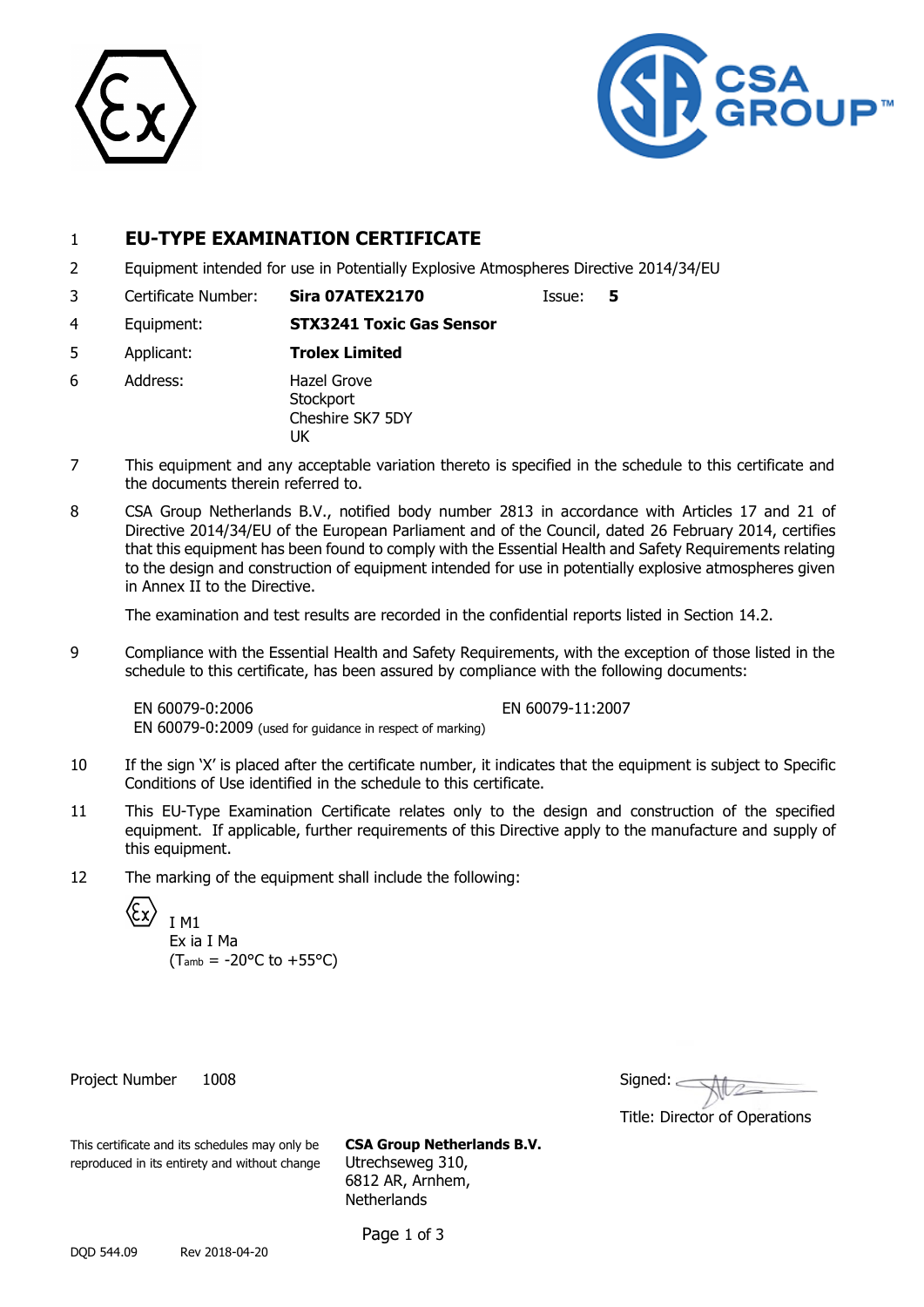



#### **SCHEDULE**

## **EU-TYPE EXAMINATION CERTIFICATE Sira 07ATEX2170**

**Issue 5**

#### 13 **DESCRIPTION OF EQUIPMENT**

The STX3241 Toxic Gas Sensor is designed to measure toxic gas concentration by means of an electrochemical type sensing cell and to electronically convert the measured value into an output signal that can be configured either as a 0.4 to 2.0 V output signal or as a 4 to 20 mA output signal.

The apparatus consists of an Output PCB and an LCD, both located in a plastic enclosure having an ingress protection rating of at least IP54. A window in the outer enclosure permits local viewing of the gas concentration displayed on the optional LCD. The electrochemical cell is located in the adjoining metallic enclosure.

External electrical connections are made inside the enclosure, via a cable gland entry, to screw type terminals mounted on the output PCB.

#### **INPUT and OUTPUT PARAMETERS**

| Connector T1 w.r.t. T2 | Connector T4 w.r.t. T3                             | Connector T4 w.r.t. T3             |
|------------------------|----------------------------------------------------|------------------------------------|
| (Power input)          | $\int (0.4 \text{ to } 2 \text{ V output signal})$ | $(4-20 \text{ mA output signal})$  |
| $ U_i  = 14.4 V$       | $ U_0 = 8.34 V$ Co = $802 \mu F$ Uo = 14.4 V       | $\text{Lo}$ = 1 mH                 |
| $=$ 3.14 A<br>l Ii     | $Io = 14mA$ $Lo = 1H$                              | $10 = 696 \text{ mA}$ Co = 17.9 µF |
| $= 0$<br>-Li           | Po = 30 mW Ui = 14.4 V   Po = 2.5 W Ui = 14.4 V    |                                    |
| $ Ci = 0$              | $ Ci = 0$                                          | $Ci = 0$                           |
|                        | $= 0$                                              | $=$ 0                              |

**Variation 1** - This variation introduced the following change:

i. The amplifier and voltage reference circuitry was removed from the Output PCB and put onto a separate Cell Amplifier PCB that is mounted directly on the back of the gas cell.

**Variation 2** - This variation introduced the following changes:

- i. The recognition of an alternative head arrangement for the STX3241 Toxic Gas Sensor
- ii. A change to the voltage rating of capacitors (C3 and C5) from 25V to 16V
- iii. The recognition of minor drawing modifications; these amendments are administrative and do not affect the aspects of the product that are relevant to explosion safety.

**Variation 3** - This variation introduced the following changes:

- i. The recognition of an alternative enclosure material and a laser etched label.
- ii. The recognition of minor circuit modifications that allow an alternative '4-series' toxic sensor to be used.
- iii. The marking was amended to add the Equipment Protection Level (EPL), this change uses EN 60079-0:2009 for guidance.
- iv. EN 60079-26:2007 was previously referenced in error and has been removed.

**Variation 4** - This variation introduced the following change:

i. The removal of the reference to the electrochemical cell manufacturer on drawing P5558\_15 was recognised.

**CSA Group Netherlands B.V.** Utrechseweg 310, 6812 AR, Arnhem Netherlands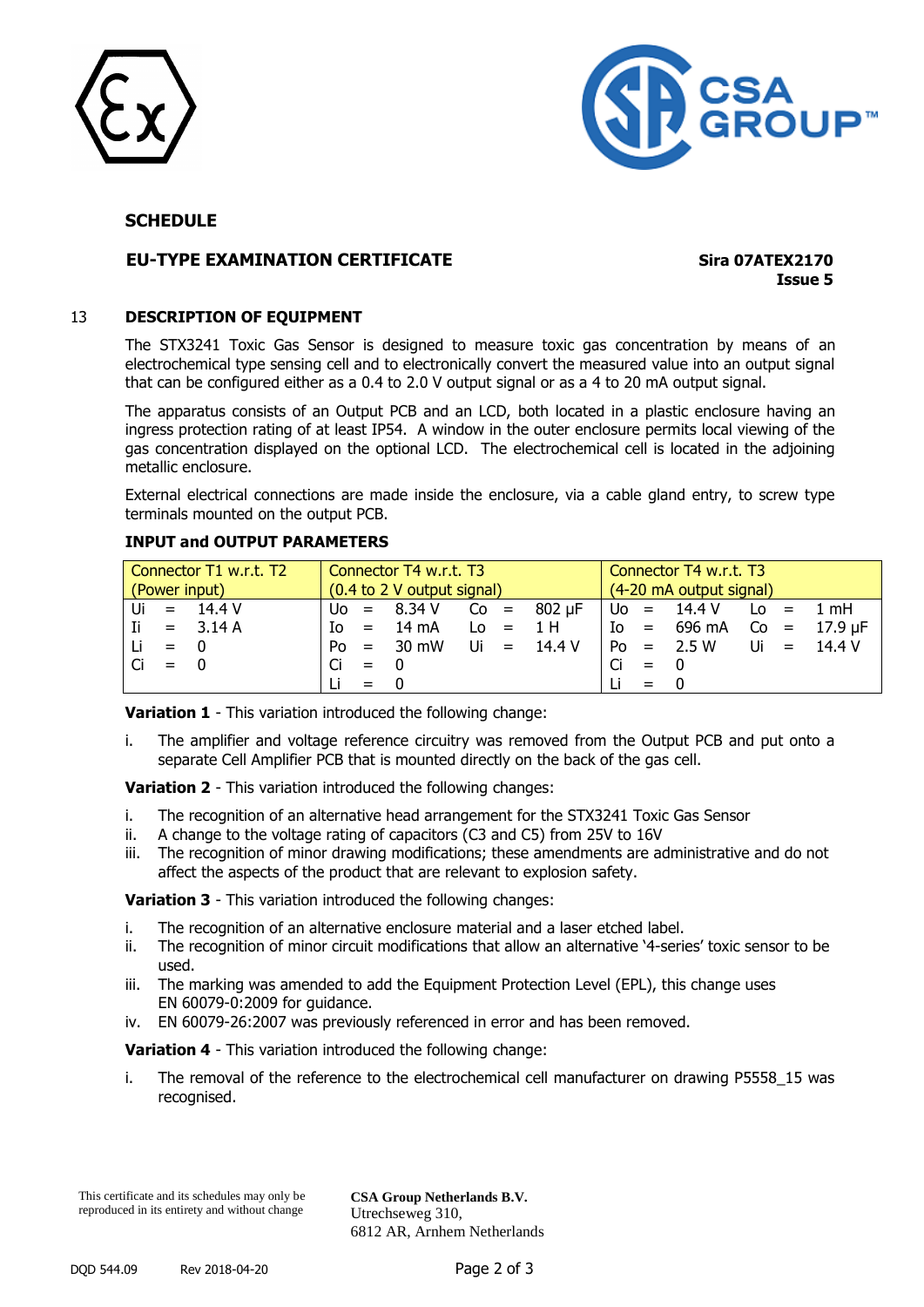



#### **SCHEDULE**

## **EU-TYPE EXAMINATION CERTIFICATE Sira 07ATEX2170**

**Issue 5**

#### 14 **DESCRIPTIVE DOCUMENTS**

#### 14.1 **Drawings**

Refer to Certificate Annexe.

#### 14.2 **Associated Sira Reports and Certificate History**

| <b>Issue</b>   | Date              | Report no. | Comment                                                                                                                                                                                                                                                                                                                                                                                                                                                                                                                                                                                                                                                                                     |
|----------------|-------------------|------------|---------------------------------------------------------------------------------------------------------------------------------------------------------------------------------------------------------------------------------------------------------------------------------------------------------------------------------------------------------------------------------------------------------------------------------------------------------------------------------------------------------------------------------------------------------------------------------------------------------------------------------------------------------------------------------------------|
| 0              | 21 August 2007    | R59A16540A | The release of prime certificate.                                                                                                                                                                                                                                                                                                                                                                                                                                                                                                                                                                                                                                                           |
|                | 14 February 2008  | R59A17518A | The introduction of Variation 1.                                                                                                                                                                                                                                                                                                                                                                                                                                                                                                                                                                                                                                                            |
| 2              | 14 October 2010   | R22983A/00 | The introduction of Variation 2.                                                                                                                                                                                                                                                                                                                                                                                                                                                                                                                                                                                                                                                            |
| 3              | 18 February 2011  | R23934A/00 | The introduction of Variation 3.                                                                                                                                                                                                                                                                                                                                                                                                                                                                                                                                                                                                                                                            |
| $\overline{4}$ | 22 February 2017  | R70117075A | This Issue covers the following changes:<br>EC Type-Examination Certificate in accordance<br>with 94/9/EC updated to EU Type-Examination<br>Certificate in accordance with Directive<br>2014/34/EU. (In accordance with Article 41 of Directive<br>2014/34/EU, EC Type-Examination Certificates referring to<br>94/9/EC that were in existence prior to the date of application<br>of 2014/34/EU (20 April 2016) may be referenced as if they<br>were issued in accordance with Directive 2014/34/EU.<br>Variations to such EC Type-Examination Certificates may<br>continue to bear the original certificate number issued prior to<br>20 April 2016.)<br>The introduction of Variation 4. |
| 5              | 31st October 2019 | 1008       | Transfer of certificate Sira 07ATEX2170 from Sira<br>٠<br>Certification Service to CSA Group Netherlands<br><b>B.V</b>                                                                                                                                                                                                                                                                                                                                                                                                                                                                                                                                                                      |

## **SPECIFIC CONDITIONS OF USE** (denoted by X after the certificate number)

None

#### 16 **ESSENTIAL HEALTH AND SAFETY REQUIREMENTS OF ANNEX II** (EHSRs)

The relevant EHSRs that are not addressed by the standards listed in this certificate have been identified and individually assessed in the reports listed in Section 14.2.

**CSA Group Netherlands B.V.** Utrechseweg 310, 6812 AR, Arnhem Netherlands